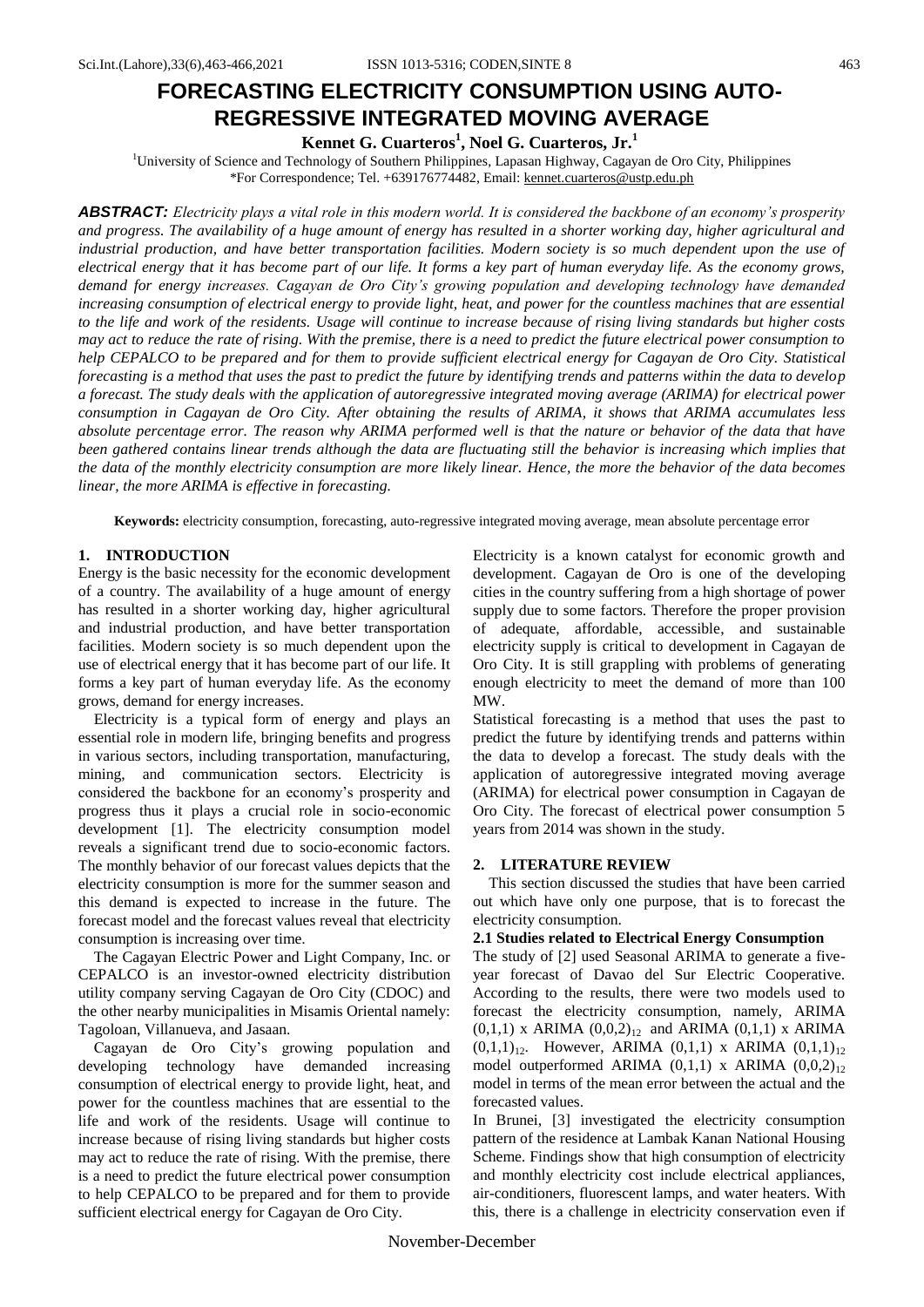the households are aware of the high consumption. Due to the low price of electricity, the high monthly electricity bill is still affordable and households tend to neglect its effects. It was deduced that the challenges of energy conservation among households in the country would be the existing low energy-efficient technologies built-in households, lack of knowledge on the principles of energy conservation, and being content on the cheap electricity price. With these challenges, there is a call for the decision-makers in Brunei to create measures or programs to establish the implementation and enforcement of energy conservation policies, develop alternative renewable energy sources to augment the consumption, and prioritize energy-efficient air-conditioners to all manufacturers.

Moreover, developing countries are rapidly increasing electricity energy consumption since they foster economic growth currently [4]. Technology and population growth are among the factors that increase electricity consumption. Based on the results, there are 32 developing countries considered together with their corresponding gross domestic product (GDP), price of oil, and electricity consumption. Findings show a significant relationship among these variables.

## **2.2 Studies related to Forecasting Electrical Energy Consumption**

Yasmeen, F. *et. al.*, [1] forecast the electrical energy consumption in Pakistan. In their study, they forecast the electricity from January 1990 through December 2011 using linear and nonlinear modeling techniques. The models include ARIMA, Seasonal ARIMA (SARIMA), and ARCH/GARCH. Based on the results, the ARIMA (3,1,2) model is the most appropriate model for forecasting the electricity consumption of Pakistan. The monthly behavior of their forecast values depicts that the electricity consumption is more for the summer season and this demand is expected to increase in the future over time. This research justified that Pakistan has been facing a severe imbalance between energy and energy supply. During the past 25 years, the energy supply in Pakistan has been increased by around 40 times, but still, the demand outstrips supply.

Others [5], forecasted electricity consumption in New Zealand using economic and demographic variables. The influence of selected economic and demographic variables on the annual electricity consumption in New Zealand has been investigated. The study uses the gross domestic product, the average price of electricity, and the population of New Zealand during the period 1965-1999. Models are developed using multiple linear regression analysis. Findings show that electricity consumption correlated effectively with all variables. Forecasts made using these models were compared with some available national forecasts. The forecasts are also compared with the forecasts of the previously developed Logistic model.

#### **3. METHODOLOGY**

**Forecasting with Autoregressive Integrated Moving Average**

## **1. Collect data of Cagayan de Oro City's monthly electric consumption from CEPALCO from the year 2007 – 2014.**

The data gathered from the Cagayan de Oro City will be used for constructing time series models specifically ARIMA and MFNN process.

# **2. Test for Seasonality**

In testing for seasonality, it assures that the data did not possess any seasonal behavior. The test was also conducted because the study was focused on nonseasonal ARIMA modeling.

#### **3. Identify Presence of Stationarity**

The time series plot of data is used to discuss if the stationarity of the data exists. If the time series varies about s fixed level and has a constant mean and constant variance, then the data is said to be stationary, otherwise, the data is nonstationary.

# **4. Select the Best Model for Forecasting**

Model selection in the Box –Jenkins framework was performed to try to identify potential ARIMA processes which might provide a good fit to the data. Looking at the measure of accuracy values has led to model selection tools using the mean absolute percentage error (MAPE).

# **5. Forecast the Monthly Electricity Consumption of Cagayan de Oro City**

The model with the least mean absolute percentage error was used to forecast the monthly electricity consumption of Cagayan de Oro City for 2015-2019.

#### **4. RESULTS AND FINDINGS**

Electricity consumption forecasting is an important issue for electricity distributors and providers. Having reliable electricity consumption forecasting information will make a better financial decision.

The data used for this study are the monthly electricity consumption from January 2007 to December 2014 that was gathered from Cagayan Electric Power and Light Company (CEPALCO) including the number of customers and energy price and the monthly temperature was taken from Philippine Atmospheric, Geophysical and Astronomical Services Administration (PAGASA).

#### **Table 4.1: Summary of MAPE of all the ARIMA Models in Electricity Consumption**

| <b>Residential</b> |             |                   | Commercial  | Industrial        |             |  |
|--------------------|-------------|-------------------|-------------|-------------------|-------------|--|
| <b>The Models</b>  | <b>MAPE</b> | <b>The Models</b> | <b>MAPE</b> | <b>The Models</b> | <b>MAPE</b> |  |
| (1,1,1)            | 2.7379      | (1,1,1)           | 3.4037      | (1,1,1)           | 3.2139      |  |
| (1,1,2)            | 2.7288      | (1,1,4)           | 3.4107      | (1,1,2)           | 3.2143      |  |
| (1,1,10)           | 2.5168      | (4,1,1)           | 3.4088      | (1,1,6)           | 3.5019      |  |
| (2,1,1)            | 2.7185      | (4,1,4)           | 3.3517      | (1,1,8)           | 3.4993      |  |
| (2,1,2)            | 2.7139      | (4,1,10)          | 3.4019      | (1,1,9)           | 3.5082      |  |
| (2,1,10)           | 2.7139      | (10,1,1)          | 3.4319      | (6,1,1)           | 3.5181      |  |
| (3,1,1)            | 2.7157      | (10, 1, 10)       | 3.337       | (6,1,9)           | 3.663       |  |
| (3,1,2)            | 2.7187      |                   |             | (10,1,1)          | 3.564       |  |
| (3,1,10)           | 2.5854      |                   |             | (10,1,6)          | 3.4817      |  |
| (3,1,7)            | 2.5786      |                   |             | (10, 1, 9)        | 3.4776      |  |
| (4,1,1)            | 2.7100      |                   |             |                   |             |  |
| (4,1,2)            | 2.6958      |                   |             |                   |             |  |
| (4,1,7)            | 2.5647      |                   |             |                   |             |  |
| (4,1,10)           | 2.5228      |                   |             |                   |             |  |
| (6,1,1)            | 2.6651      |                   |             |                   |             |  |
| (6,1,2)            | 2.6149      |                   |             |                   |             |  |
| (6,1,7)            | 2.5862      |                   |             |                   |             |  |
| (6,1,10)           | 2.5862      |                   |             |                   |             |  |
| (10,1,1)           | 2.6204      |                   |             |                   |             |  |
| (10,1,2)           | 2.5984      |                   |             |                   |             |  |
| (10, 1, 7)         | 2.3948      |                   |             |                   |             |  |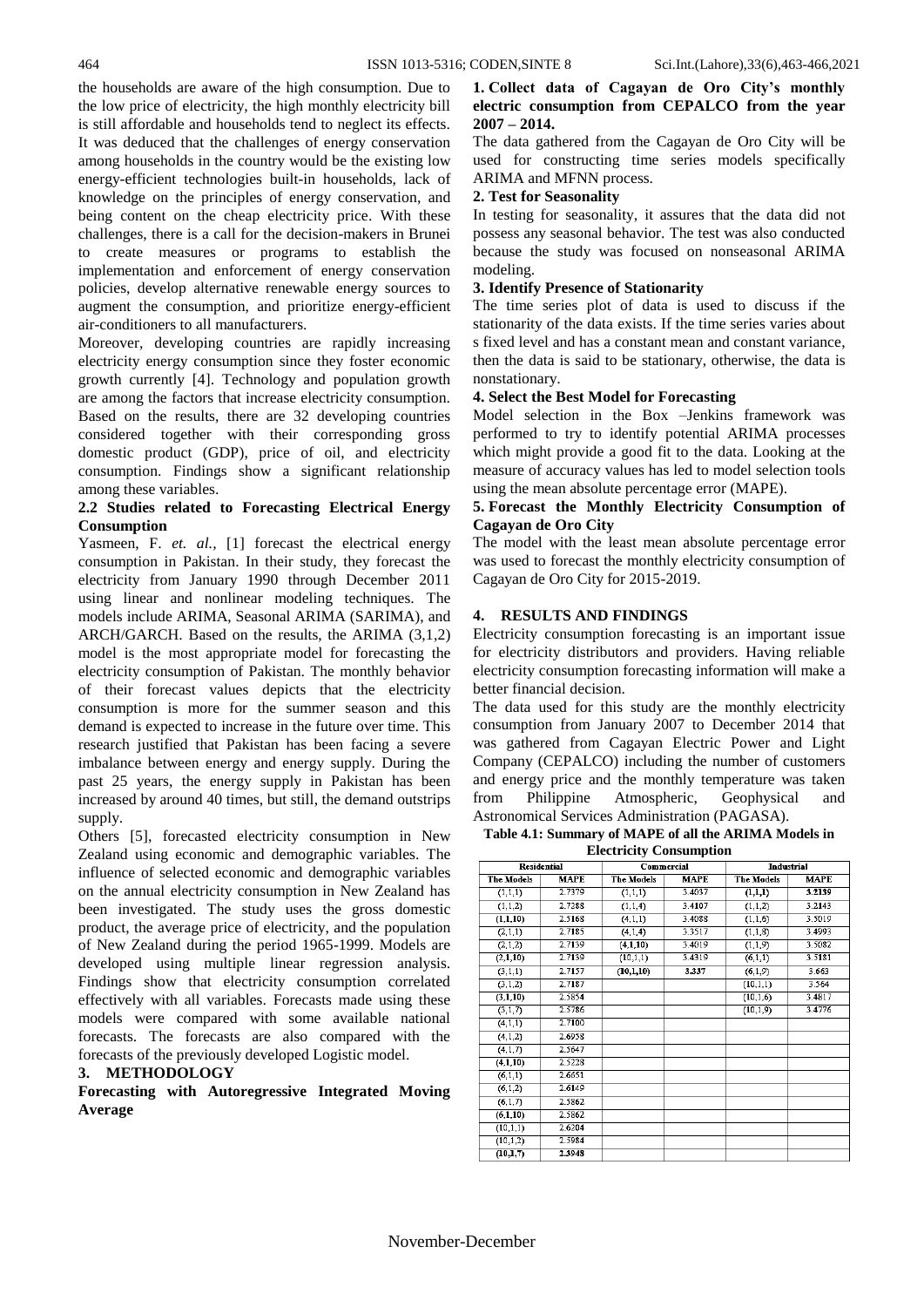Table 4.1 shows the parameters estimate of the given autoregressive lag and moving average lag of the forecasting ARIMA models. The models (10,1,7),  $(10,1,10)$ , and  $(1,1,1)$  have the least Mean Absolute Percentage Error values in Residential, Commercial, and Industrial sectors of 2.3948, 3.337, and 3.2139 respectively.

**Table 4.2: Forecasted Monthly Electricity Consumption for the years 2015 to 2019 (Residential) using ARIMA**

| 2015             | 2016             | 2017             | 2018             | 2019<br><b>Predicted</b> |  |
|------------------|------------------|------------------|------------------|--------------------------|--|
| <b>Predicted</b> | <b>Predicted</b> | <b>Predicted</b> | <b>Predicted</b> |                          |  |
| 15606044         | 16131339         | 16820067         | 17200097         | 17691510                 |  |
| 15671242         | 16417555         | 16645620         | 17195887         | 17842053                 |  |
| 16048944         | 16076235         | 16740542         | 17381558         | 17840938                 |  |
| 15473101         | 16349340         | 16909917         | 17303241         | 17842553                 |  |
| 16103289         | 16397030         | 16753953         | 17363803         | 17983865                 |  |
| 15821383         | 16220908         | 16923229         | 17508058         | 17955312                 |  |
| 15780749         | 16536754         | 17015813         | 17420201         | 17997965                 |  |
| 16209921         | 16496748         | 16887177         | 17529083         | 18115368                 |  |
| 15941252         | 16385578         | 17086532         | 17621633         | 18076685                 |  |
| 15965985         | 16661080         | 17104615         | 17549429         | 18154703                 |  |
| 16215639         | 16557804         | 17033407         | 17691326         | 18239857                 |  |
| 16009348         | 16551896         | 17247359         | 17731414         | 18206638                 |  |
|                  |                  |                  |                  |                          |  |

**Table 4.3: Forecasted Monthly Electricity Consumption for the years 2015 to 2019 (Commercial) using ARIMA**

| Commercial      | 2015             | 2016             | 2017             | 2018             | 2019<br><b>Predicted</b> |  |
|-----------------|------------------|------------------|------------------|------------------|--------------------------|--|
| Month           | <b>Predicted</b> | <b>Predicted</b> | <b>Predicted</b> | <b>Predicted</b> |                          |  |
| January         | 15837659         | 16903358         | 18018214         | 19066753         | 19430663                 |  |
| February        | 16455219         | 17316355         | 17752255         | 18417923         | 19804502                 |  |
| March           | 16439834         | 16894598         | 17640392         | 19010551         | 19967859                 |  |
| April           | 15799103         | 17342524         | 18352591         | 18784913         | 19767026                 |  |
| May             | 16511917         | 17381676         | 18115888         | 18926296         | 19794976                 |  |
| <b>June</b>     | 16192459         | 17126803         | 18270269         | 19146976         | 19928577                 |  |
| <b>July</b>     | 16439920         | 17181598         | 18310537         | 19176537         | 19800110                 |  |
| <b>August</b>   | 16600852         | 17328048         | 17998305         | 19276334         | 20565270                 |  |
| September       | 16599831         | 17272706         | 18501855         | 19587212         | 20148903                 |  |
| October         | 16669100         | 18055967         | 18413281         | 18984909         | 20219842                 |  |
| November        | 16904740         | 17480863         | 18349525         | 19364746         | 20609165                 |  |
| <b>December</b> | 16287121         | 17684420         | 18923242         | 19842318         | 20391031                 |  |

**Table 4.4: Forecasted Monthly Electricity Consumption for the years 2015 to 2019 (Industrial) using ARIMA**

|                   |                  |           |                  | $\overline{\phantom{a}}$ |                  |  |
|-------------------|------------------|-----------|------------------|--------------------------|------------------|--|
| <b>Industrial</b> | 2015             | 2016      | 2017             | 2018                     | 2019             |  |
| Month             | <b>Predicted</b> | Predicted | <b>Predicted</b> | Predicted                | <b>Predicted</b> |  |
| January           | 10979203         | 11074878  | 11170526         | 11266175                 | 11361824         |  |
| February          | 10987195         | 11082848  | 11178497         | 11274146                 | 11369794         |  |
| March             | 10995170         | 11090819  | 11186468         | 11282116                 | 11377765         |  |
| April             | 11003141         | 11098790  | 11194438         | 11290087                 | 11385736         |  |
| May               | 11011112         | 11106760  | 11202409         | 11298058                 | 11393707         |  |
| June              | 11019082         | 11114731  | 11210380         | 11306029                 | 11401677         |  |
| July              | 11027053         | 11122702  | 11218351         | 11313999                 | 11409648         |  |
| August            | 11035024         | 11130673  | 11226321         | 11321970                 | 11417619         |  |
| September         | 11042995         | 11138643  | 11234292         | 11329941                 | 11425589         |  |
| October           | 11050965         | 11146614  | 11242263         | 11337912                 | 11433560         |  |
| November          | 11058936         | 11154585  | 11250234         | 11345882                 | 11441531         |  |
| <b>December</b>   | 11066907         | 11162556  | 11258204         | 11353853                 | 11449502         |  |

Forecasted values, present in Tables 4.2 to 4.4, of the three sectors under electricity consumption, are then obtained. Notice that the three sectors, namely the residential, commercial, and industrial are observed to have increasing behavior. In connection with this, electricity consumption in Cagayan de Oro City is more likely to increase for the next five years.

# **Validation of Forecast Results**

The Mean Absolute Percentage Error (MAPE) was used for assessing the forecast accuracy of ARIMA models. The values of the actual and forecasted monthly electricity consumption of the three sectors are shown in table 4.5.

**Table 4.5: Comparing the Actual and Predicted values of 2015 Residential, Commercial and Industrial Sectors**

| <b>RESIDENTIAL</b> |               |              | <b>COMMERCIAL</b> |               |              | <b>INDUSTRIAL</b> |               |              |             |
|--------------------|---------------|--------------|-------------------|---------------|--------------|-------------------|---------------|--------------|-------------|
| <b>MONTH</b>       | <b>ACTUAL</b> | <b>ARIMA</b> | <b>MAPE</b>       | <b>ACTUAL</b> | <b>ARIMA</b> | <b>MAPE</b>       | <b>ACTUAL</b> | <b>ARIMA</b> | <b>MAPE</b> |
| <b>January</b>     | 16,034,560    | 15,606,044   | 2.672452503       | 15,033,012    | 15,837,659   | 5.352533          | 10,677,129    | 10,979,203   | 2.829169    |
| February           | 14,357,794    | 15,671,242   | 9.147979139       | 14,832,016    | 16,455,219   | 10.94391          | 11,254,437    | 10,987,195   | 2.374548    |
| March              | 15,366,303    | 16,048,944   | 4.442454376       | 15,099,639    | 16,439,834   | 8.875676          | 10,211,202    | 10,995,170   | 7.677529    |
| April              | 16,416,773    | 15,473,101   | 5.748218605       | 15,611,495    | 15,799,103   | 1.20173           | 10,950,685    | 11,003,141   | 0.47902     |
| May                | 17,722,507    | 16,103,289   | 9.136506477       | 17,262,079    | 16,511,917   | 4.345722          | 11,727,484    | 11,011,112   | 6.108488    |
| June               | 17,362,757    | 15,821,383   | 8.877472627       | 17,106,330    | 16,192,459   | 5.342297          | 12,250,980    | 11,019,082   | 10.05551    |
| July               | 16,662,664    | 15,780,749   | 5.29276111        | 16,108,440    | 16,439,920   | 2.057803          | 11,348,854    | 11,027,053   | 2.835537    |
| August             | 16,723,676    | 16,209,921   | 3.072021965       | 16,401,263    | 16,600,852   | 1.216912          | 11,911,033    | 11,035,024   | 7.354601    |
| September          | 18,580,154    | 15,941,252   | 14.2027994        | 17,737,464    | 16,599,831   | 6.41373           | 12,145,488    | 11,042,995   | 9.077387    |
| October            | 16,377,604    | 15,965,985   | 2.513304144       | 16,436,830    | 16,669,100   | 1.413107          | 11,884,974    | 11,050,965   | 7.01734     |
| November           | 17,587,868    | 16,215,639   | 7.802133835       | 17,182,051    | 16,904,740   | 1.613957          | 12,007,881    | 11,058,936   | 7.902685    |
| December           | 16,377,604    | 16,009,348   | 2.248534035       | 16,436,830    | 16,287,121   | 0.910814          | 11,884,974    | 11,066,907   | 6.883204    |

Table 4.5 shows the validation in forecasting accuracy of the models obtained using ARIMA, actual data are compared with the predicted values in the forecasting process using mean absolute percentage error (MAPE). Results show the difference of values of the given errors of the residential, commercial, and industrial sectors with the mean of 6.263053184, 4.140683, and 5.646711 in the ARIMA model, respectively. In carrying out predictions for electricity consumption, the method with the smallest MAPE is selected to pick the most accurate model.

# **5. CONCLUSIONS & RECOMMENDATIONS**

This study demonstrates the capability application of ARIMA to forecast electricity consumption. It investigates the relationship between predicted values for a current year based on the previous year's estimates. The study considers actual monthly electricity consumption data over the period between 2007 and 2014, to access the proposed forecasting models.

To evaluate the forecasting accuracy of the models obtained using ARIMA, actual data is compared with the predicted values obtained in the forecasting process using mean absolute percentage error (MAPE). In carrying out predictions for electricity consumption, the method with the smallest MAPE is selected to pick the most accurate and reliable method.

After obtaining the results of ARIMA, it shows that ARIMA accumulates less absolute percentage error. The reason why ARIMA performed well is that the nature or behavior of the data that have been gathered contains linear trends although the data are fluctuating still the behavior is